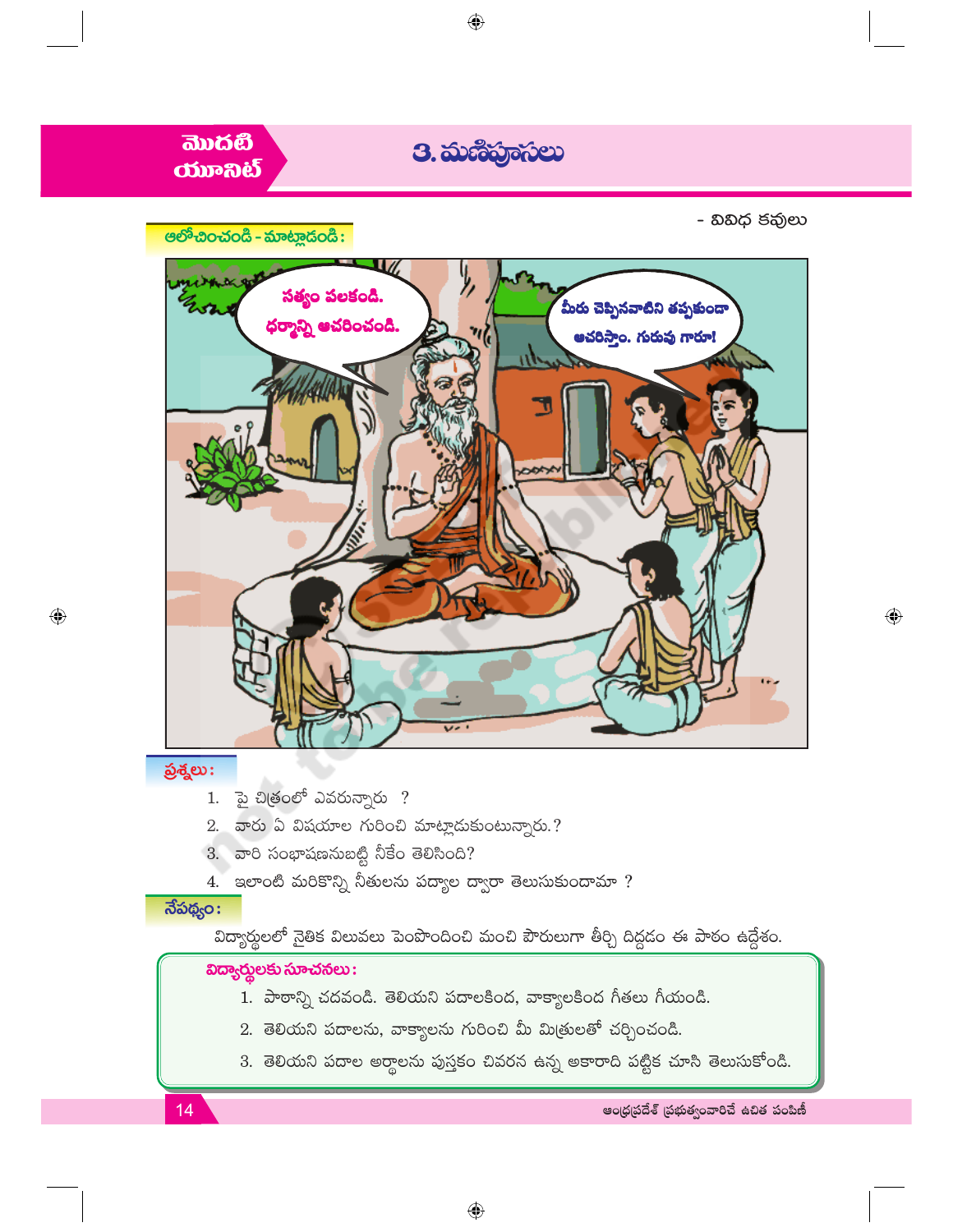\*క. ఒరులేయవి యొనరించిన  $\delta$ రవర! యడ్రియముం దన మనంబున కగుం దా నొరులకు నవి సేయకునికి  $\omega$ రాయణము పరమ ధర్మపథముల కెల్లన్. (1)



 $\bigoplus$ 

- తనువున విఱిగిన యలుంగుల  $*$   $\leq$ ననువునం బుచ్చంగవచ్చు నతి నిష్ఠరతన్ మనమున నాటిన మాటలు విను మెన్ని యుపాయములను వెడలునె యధిపా! (2)
- $*$ క. తనవారు లేనిచోటను జన వించుక లేని చోట జగడము చోటన్ అనుమానమైన చోటను మనుజునకు న్నిలువం దగదు మహిలో సుమతీ!  $(3)$

\* ś.



 $\textcolor{black}{\textcolor{black}{\bigoplus}}$ 

తడవోర్వక ఒడలోర్వక కడు వేగం బడచి పడిన గార్యంబగునే తడవోర్చిన నొడలోర్చినం  $\mathbb B$ డిపోయిన కార్యమెల్లం జేకురు సుమతీ!  $(4)$ 

\*క. పాలను కలిసిన జలమును బాల విధంబుననె యుందుఁ బరికింపంగాఁ బాలచవిం జెఱచు గావునం బాలిశుండగువాని పొందు వలదుర సుమతీ! (5)



\* š. పరహితము లేని సంపద ధర నెవ్వండు గూర్చెనేని దక్కక పోవున్ మురిపెంబున జుంటీగలు మరి కుదువక గూర్చు తేనె మార్గము సుమతీ! (6)

ఆంధ్రప్రదేశ్ (పభుత్వంవారిచే ఉచిత పంపిణీ

15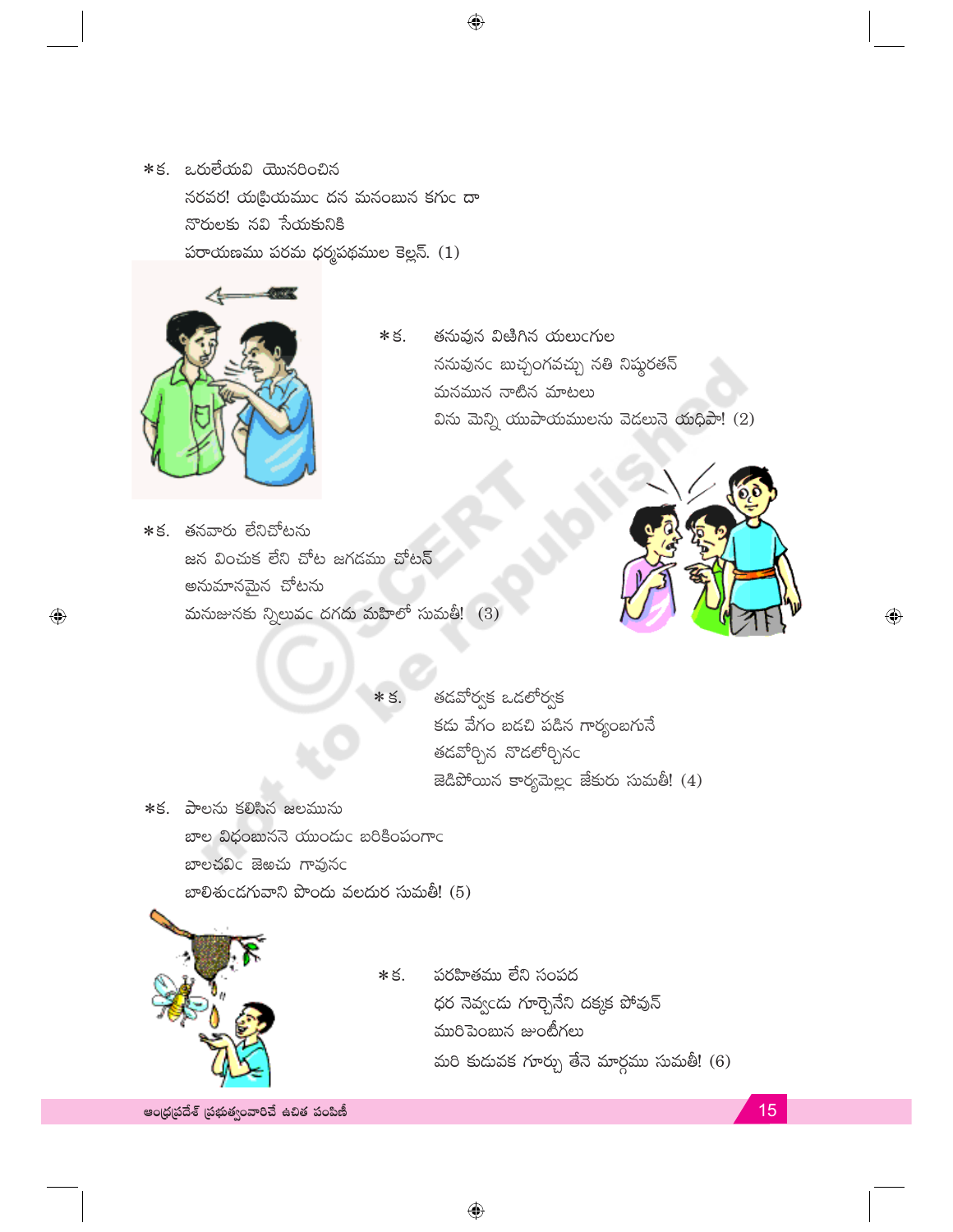\* ఆ.వె. కుండ కుంభమన్న కొండ పర్వత మన్న నుప్పు లవణ మన్న నొకటి కాదె భాష లిట్టె వేరు పరతత్త్వ మొక్కటి విశ్వదాభిరామ వినుర వేమ! (7)

 $*$   $e.\overline{d}.$ 

అంతరంగమందు నపరాధములు చేసి మంచివానివలెను మనుజుండుండు ఇతరు లెఱుంగ కున్న యీశ్వరుం డెఱుంగడా విశ్వదాభిరామ ! వినుర వేమ! (8)

 $*$  ఆ.వె. పూజకన్న నెంచ బుద్ధి నిధానంబు మాటకన్న నెంచ మనసు దృఢము కులముకన్న నెంచ గుణము (పధానంబు విశ్వదాభిరామ! వినుర వేమ.  $(9)$ 



 $\bigoplus$ 



నీరము తప్తలోహమున నిల్చి యనామకమై నశించు నా నీరమె ముత్యమట్లు నళినీదళ సంస్థితమై తనర్చు నా నీరమె శుక్తిలోఁ బడి మణిత్వము గాంచు సమంచిత (పభన్ బౌరుష వృత్తు లిట్లధము మధ్యము సుత్తము గొల్చువారికిన్ (10)

| కవుల పలిచయం                        |                                                    |                                                                                                                                       |  |  |  |
|------------------------------------|----------------------------------------------------|---------------------------------------------------------------------------------------------------------------------------------------|--|--|--|
| కవి                                | కాలం                                               | రచనలు, బిరుదులు                                                                                                                       |  |  |  |
| తిక్కన సోమయాజి                     | $13$ వ శతాబ్దం                                     | ్ నిర్వచనోత్తర రామాయణం, ఆంధ్రమహాభారతం (వి <b>రా</b> ట<br>పర్వంనుంచి స్వర్గారోహణ పర్వం వరకు 15 పర్వాలు<br>తెనిగించాడు.)                |  |  |  |
| బద్దెన<br>వేమన<br>ఏనుగు లక్ష్మణకవి | $13$ వ శతాబ్దం<br>$17$ వ శతాబ్దం<br>$1853$ శతాబ్దం | బిరుదులు – 'కవి బహ్మ','ఉభయకవిమి తుడు'.<br>సుమతీ శతకం<br>వేమన పద్యాలు<br>సుభాషిత రత్నావళి, విశ్వామిత్ర చరిత్ర, రామేశ్వర<br>మాహాత్మ్యము |  |  |  |

ఆంధ్రప్రదేశ్ (పభుత్వంవారిచే ఉచిత పంపిణీ

 $16$ 

 $\bigoplus$ 

 $\bigcirc$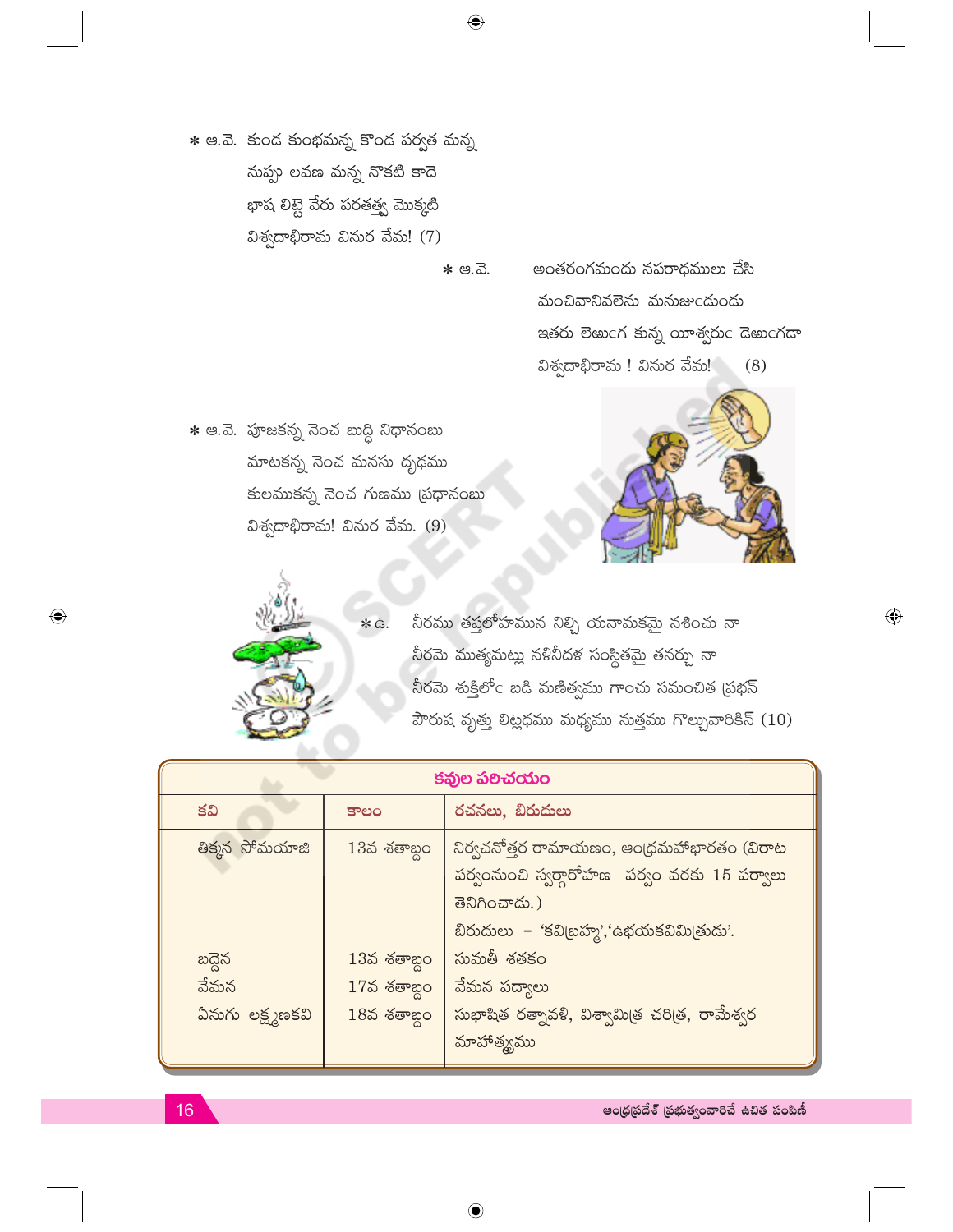#### ಭಾನಾಲು:

ఇతరులు ఏ పని చేస్తే మనకు బాధ కలుగుతుందో ఆ పని మనం ఇతరుల విషయంలో చేయగూడదు. 1. అదే ధర్మం.

 $\bigoplus$ 

- శరీరంలోకి దిగిన బాణాలను అతి కష్టంమీద బయటకు తీయవచ్చు. బాణం చేసిన గాయాలను 2. మాన్పవచ్చు. కాని ఇతరులకు కష్టాన్ని కలిగించేట్లు మాట్లాడిన మాటలను తొలగించడం ఎన్ని ఉపాయాలచేతకూడా సాధ్యం కాదు.
- తమకు సంబంధించినవారు లేనిచోట, చనువు లేనిచోట, తగాదా జరుగుతున్న చోట అనుమానంగా 3. ఉన్న చోట ఉండగూడదు.
- ఆలస్యాన్ని, శరీర కష్టాన్ని భరించలేక చిందులువేస్తే పనులు జరగవు. ఆ రెంటికీ తట్లుకొంటే ఎటువంటి 4. పనిలోనైనా విజయం సాధించవచ్చు.
- పాలలో నీళ్ళు కలిస్తే పైకి ఎవరికీ ఏమీ తెలియదు. కానీ పాలరుచి మాత్రం తగ్గుతుంది. అలాగే 5. చెడ్డవారితో స్నేహం చేయడంవల్ల పైకి తెలియకుండానే నష్టం జరిగిపోతుంది.
- సాటివారికి సహాయపదకుండా డబ్బు ఎంత కూడబెట్టినా దక్కదు. తేనెటీగలు తాము తినకుండా 6. తీసిపెట్టుకొన్న తేనెను ఇతరులు తీసుకుపోతున్నారు కదా!
- కుండ అన్నా, కుంభమన్నా ఒకటే. కొండ అన్నా పర్వతమన్నా ఒకటే. ఉప్పు అన్నా, లవణమన్నా 7. ఒకటే. భాషలు వేరైనా వస్తువును తెలిపే అర్థం ఒకటే. అలాగే రూపాలు వేరైనా పరతత్త్వం ఒకటే.
- చెయ్యాల్సిన తప్పులన్నీ చేసి మంచివాడిలా నటిస్తే సరిపోతుందా? అలాంటివాడి గుట్టుమట్లు 8. ఎదుటివారికి తెలియకపోవచ్చు. దేవుడికి తెలియకుండా పోతాయా?
- ఆదంబరంగా పూజలు చేయడం కన్నా మంచిబుద్దితో ఉండటం మంచిది. పై పై మాటలు చెప్పడం 9. కన్నా మంచిమనసు ఉండటం కావాలి. కులంకన్నా గుణమే ముఖ్యం.
- కాలిన ఇనుముమీద నీళ్లుపడితే ఆవిరైపోతాయి. ఆ నీళ్లే తామరాకుపైన పడితే ముత్యాల్లా కనిపిస్తాయి. 10. ఆ నీళ్లే ముత్యపు చిప్పలలో పడితే మణుల్లా (ముత్యాల్లా) మారతాయి. మనిషి అధములలో చేరితే అధముదౌతాడు. మధ్యములలోచేరితే మధ్యముదౌతాడు. ఉత్తములలోచేరితే ఉత్తముదౌతాడు.



## I. <mark>ລຶ ລັບ ອີວິດ - ລົງ</mark>ຈະ <u>ກ</u>ໍຕິເອັດ

 $\bigoplus$ 

- 1. పాఠంలోని పద్యాలు వేటిని గురించి బోధిస్తున్నాయి?
- 2. పాఠంలోని ఏ ఏ పద్యాలను ఎవరు రాశారు ? ఇలాంటివే ఆయా కవులు రాసిన లేదా కింది తరగతుల్లో చదివిన మరికొన్ని పద్యాలు చదవండి.
- 3. పాఠంలోని పద్యాలలో ఏ పద్యాలు నీకు బాగా నచ్చాయి? ఎందుకు?
- 4. పాఠంలోని పద్యాలను మనం ఎందుకు నేర్చుకోవాలి?
- 5. ఇద్దరిద్దరు జతగా కూర్చోవాలి. ఒకరు పద్యం చదవాలి. ఇంకొకరు భావం చెప్పాలి.

 $\bigoplus$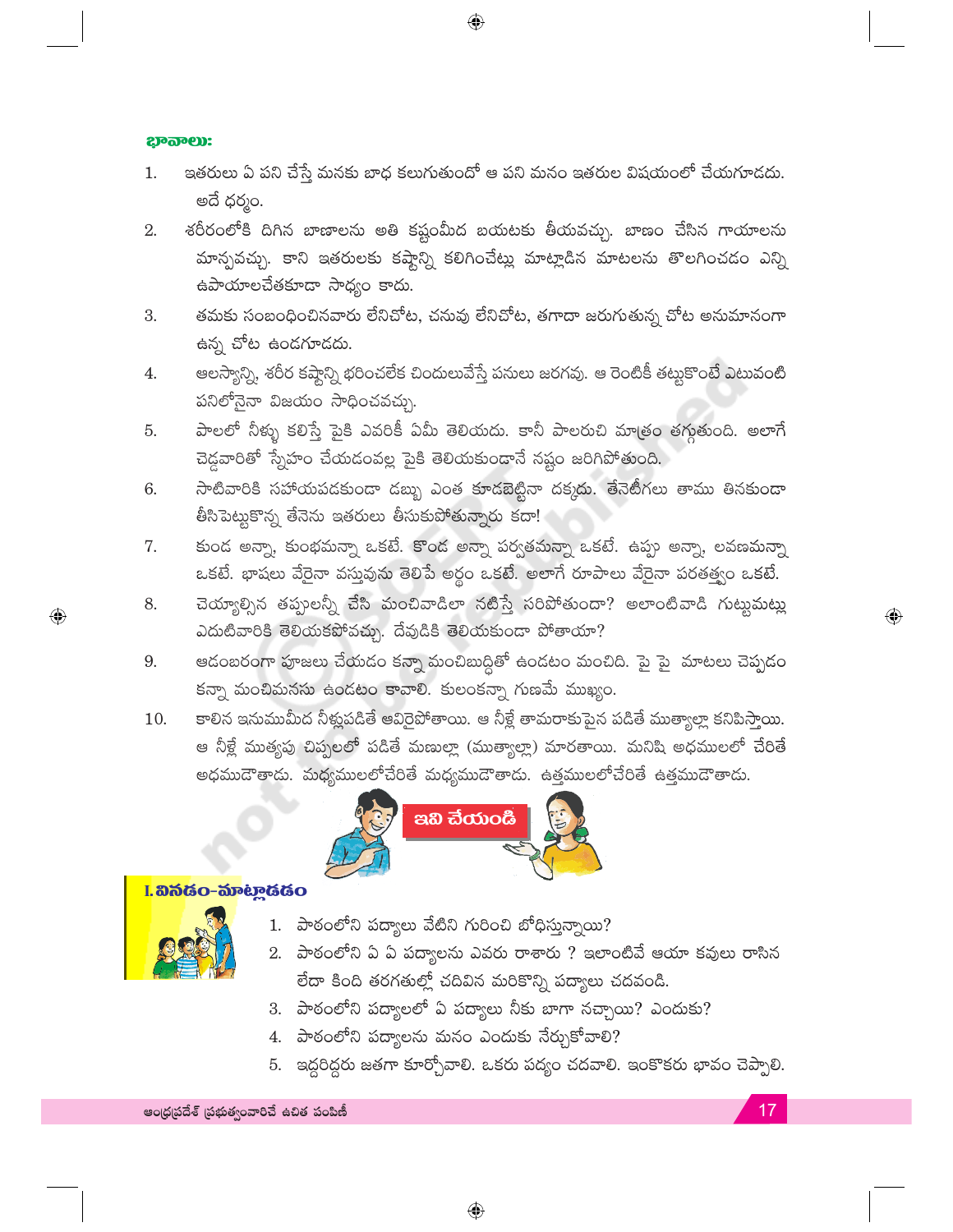



- 1. పాఠం ఆధారంగా జవాబులు రాయండి.
	- అ. ఏది ధర్మం?
	- దేన్ని తొలగించలేం? ఆ.
	- విజయం సాధించడానికి మూలం ఏది? පූ.
	- ఈ. పిసినారివాడి డబ్బు ఏమవుతుంది?
	- ఉ. మనుషులు ఎక్కడెక్కడ ఉండడం భావ్యం కాదు?
	- ఊ. మాటలకున్న శక్తి ఎలాంటిది?
	- ఎ. నీరు ఎక్కడెక్కడ పడితే ఎలా మారుతుంది?
- 2. కింది వాక్యాలలో పదాలు తారుమారయ్యాయి. వాటిని సరిగా రాయండి. పాలలో పైకి కలిస్తే నీళ్లు తెలియదు ఎవరికీ ఏమీ.. రుచి మాత్రం కానీ తగ్గుతుంది. అలాగే స్నేహం వల్ల నష్టం తెలియకుండానే పైకి జరిగిపోతుంది చెడ్డవారితో.
- 3. కుండ కుంభమన్న......... పద్యం చదవండి. [పశ్నలు తయారు చేయండి.
- 4. కింద కొన్ని పదాలున్నాయి.ఏ పదానికి ఏ పద్యం సరిపోతుందో పరిశీలించి కుండలీకరణాలలో (బాకెట్లలో) పద్య సంఖ్యను వేయండి.
	- అ. పరోపకారం ఆ. కులంకన్నా గుణం ముఖ్యం ఇ. ధర్మం
	- ఈ. చెడ్డవారితో స్నేహం

#### $\overline{\textbf{H}}$ . స్యీయరచన

 $\bigoplus$ 

## 1. పాఠం ఆధారంగా (పశ్నలకు జవాబులు రాయండి.

- ఇతరులకు బాధ కలిగించే పనులు ఏవి?
- ఆ. ఇతరులను బాధపెట్టేలా మాట్లాడగూడదు కదా! ఎందుకు?
- ఇ. ఏ పనిలోనైనా విజయం సాధించడానికి నువ్వు ఏం చేస్తావు?
- ఈ. చెద్దవాళ్ళతో స్నేహంవల్ల ఎలాంటి కష్టాలు నష్టాలు రావచ్చు?
- ఉ. డబ్బు కూడబెట్టడంకన్న సాటివారికి సాయపడడం మేలని తెలుసుకున్నారు కదా! దీన్ని గురించి మీ అభిప్రాయాలు చెప్పండి.
- ఊ. ఉండగూడనిచోట మనం ఎందుకు ఉండగూడదు?
- ఎ. పాఠంలోని చివరి పద్యానికి భావం రాయండి. ఈ పద్యంలో మనిషిని వేటితో పోల్చారు.

### 2. వ్యాసరూప సమాధాన (పశ్నలు

కింది (పశ్నలకు పదివాక్యాలలో జవాబులు రాయండి.

- అ. ఒకవేళ నీ దగ్గర బాగా దబ్బుంటే దానితో ఇతరులకు ఎలా సాయపడతావు.
- ఆ. "కులంకన్న గుణం ముఖ్యం" అన్నదాన్ని సమర్థించడానికి కారణాలు రాయండి.

 $\textcolor{black}{\textcolor{black}{\bigoplus}}$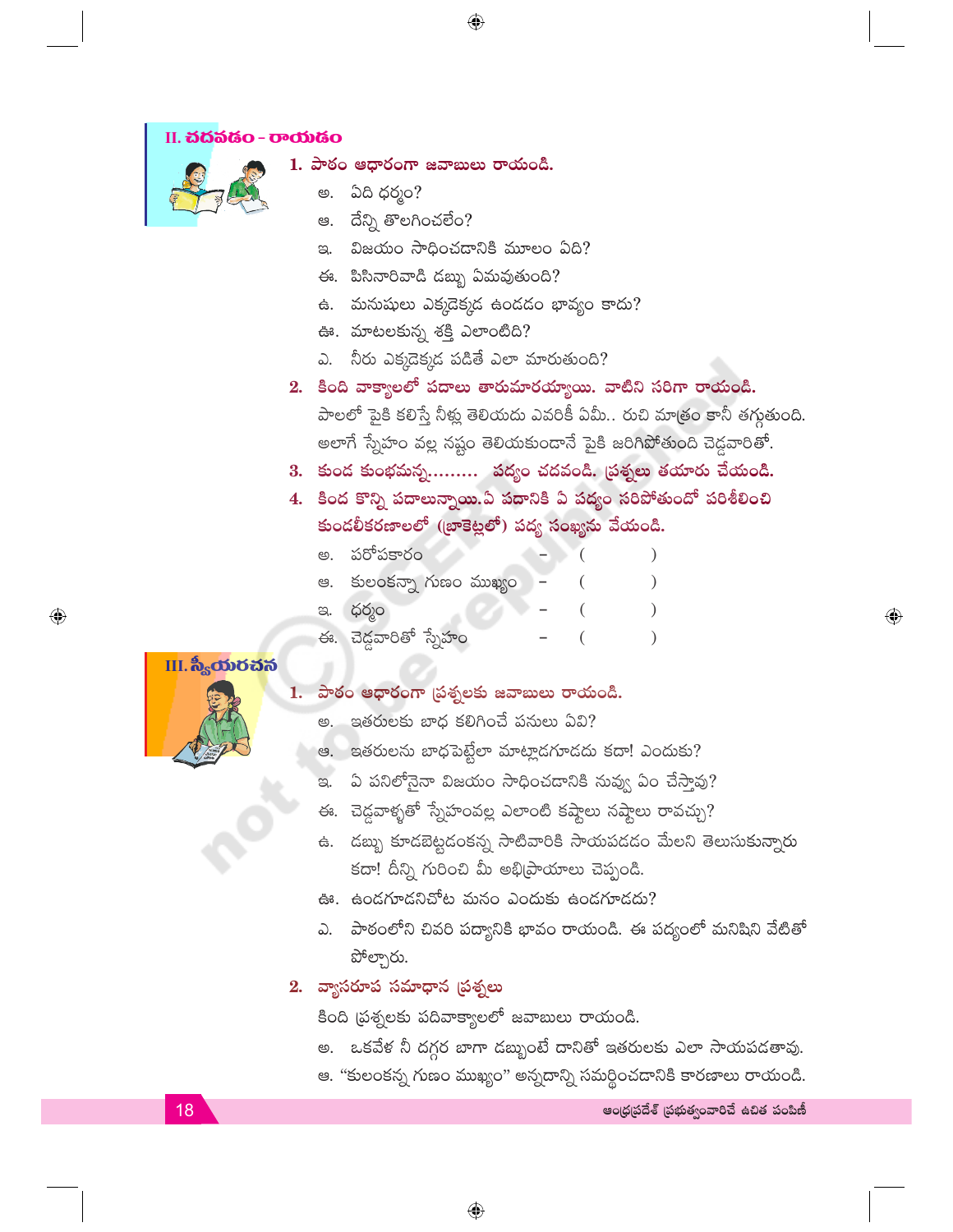|  | IV. <b>ಎದ</b> ಜಾಲಂ |  |  |
|--|--------------------|--|--|
|  |                    |  |  |
|  |                    |  |  |
|  |                    |  |  |
|  |                    |  |  |
|  |                    |  |  |
|  | $\overline{13}$    |  |  |

| 1. |    | అర్థాలు (సరైన అర్థాన్ని గుర్తించండి) |                |              |                               |  |
|----|----|--------------------------------------|----------------|--------------|-------------------------------|--|
|    | ඏ. | జుంటీగలు                             |                |              |                               |  |
|    |    | (ఎ) జోరీగలు                          | (బి) కందిరీగలు |              | (సి) తేనెటీగలు (డి) గుడ్డీగలు |  |
|    | ఆ. | పర్వతం                               |                |              |                               |  |
|    |    | (ఎ) బంద                              | (బి) కొంద      | (సి) గుట్ట   | (ది) పుట్ట                    |  |
|    | ප. | అలుగు                                |                |              |                               |  |
|    |    | (ධ) బల్లెం                           | (బి) ముల్లు    | (ಸಿ) ಇಲ್ಲು   | (ಪಿ) ಬಾಣಂ                     |  |
|    | ఈ. | జగడం                                 |                |              |                               |  |
|    |    | (ఎ) అగడ్                             | (బి) పొగడ      | (సి) పోట్లాట | (డి) తిట్టదం                  |  |
|    | 。  | తనువు                                |                |              |                               |  |
|    |    | (ఎ) శరీరం                            | (బి) ఆహారం     | (సి) అనువు   | (డి) బరువు                    |  |

- 2. కింది వాక్యాలు చదవండి. గీత గీసిన పదం స్థానంలో సమానమయిన అర్థం వచ్చే పదాన్ని రాయండి.
	- అ. <mark>దమ్మ</mark>పదం బౌద్ధసాహిత్యానికి సంబంధించిన గ్రంథం. (ధర్మపథం, దర్మపదం)
	- ఆ. దేశ ఖాష లందు తెలుగు లెస్ప. (భాస, బాస)
	- ఇ. నీ దస్తూరి ముత్తైముల కోవ (ముత్యాలు, ముత్తాలు)
	- ఈ. ఓర్పు లేకపోతే కర్ణం అవుతుందా? (కారం, కార్యం)
- 3. జట్టపని : పాఠంలో పద్యాలలోని పదాలలో ఏ ఏ పదాలు పుస్తకంచివరి అకారాది పట్టికలో ఉన్నాయో చూసి వాటికింద గీత గీయండి, అర్థాలు చెప్పండి.

#### $V$ . ನೃಜನಾಹ್ಯ ಕಪ

 $\bigoplus$ 

|         | 1.   కింది వాక్యాలు చదవండి. ఇలాంటి భావం వచ్చే మరికొన్ని వాక్యాలు చేర్చి గేయం |  |  |  |  |
|---------|------------------------------------------------------------------------------|--|--|--|--|
| రాయండి. |                                                                              |  |  |  |  |

| భాషలు వేరైనా భావమొక్కటే             |
|-------------------------------------|
| కులమతాలు వేరైనా ––––                |
| మనుషులు వేరైనా  –––––––––––––––––   |
| పువ్వులు వేరైనా-------------------- |
| పూజలు వేరైనా––––––––––––––––––      |
|                                     |
|                                     |
|                                     |
|                                     |

- 2. మూడో పద్యానికి సరిపోయే ఒక కథ మీరు సొంతంగా రాయండి.
- 3. పాఠంలోని పద్యాలు ఆధారంగా ఒక్కొక్క పద్యానికి సంబంధించిన ఒక నీతివాక్యాన్ని రాయండి.

ఆంధ్రప్రదేశ్ (పభుత్వంవారిచే ఉచిత పంపిణీ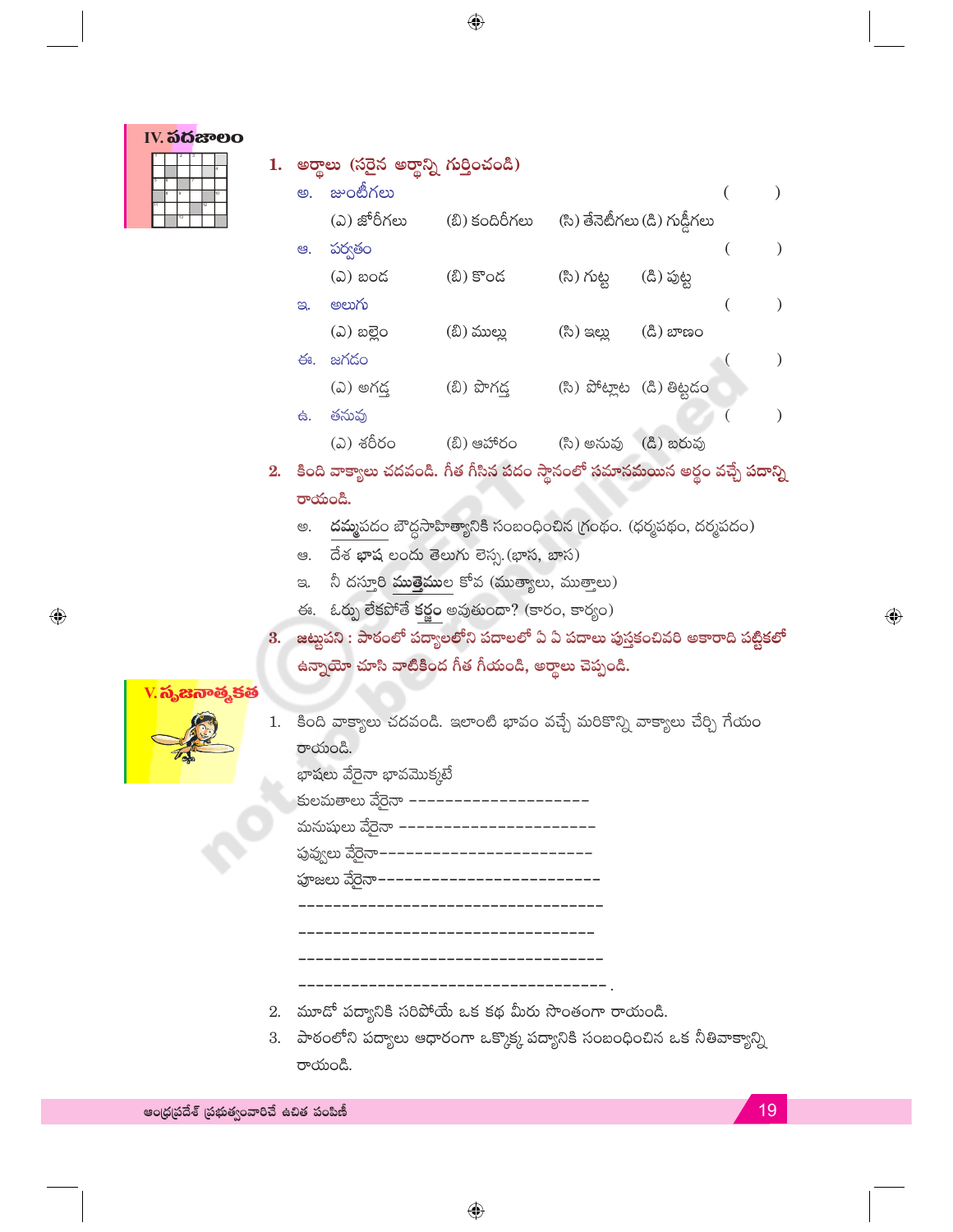

1. ఈ పాఠంలోని పద్యాలద్వారా నీతిని, మంచి విషయాలను తెలుసుకున్నారు కదా! అట్లాగే ఆంగ్లం, హిందీ లేదా ఇతర భాషల్లో నీతిని, మంచి విషయాలను తెలిపే వాక్యాలను సేకరించండి. అట్టలమీద రాసి (పదర్శించండి.

 $\bigoplus$ 

- 2. ఈ పాఠంలో వేమన, సుమతి శతకం పద్యాలు కొన్ని నేర్చుకున్నారు కదా ! ఇలాంటివే మరికొన్ని పద్యాలను మీ గ్రంథాలయ పుస్తకాలనుంచి సేకరించండి. వాటి భావాలను రాసి (పదర్శించండి.
- 3. పద్యాల తోరణం : తరగతిలోని పిల్లలందరూ రెండు జట్లుగా కూర్చోవాలి. ఒక జట్టవాళ్ళు ఏదైనా పదం చెప్పాలి. రెండో జట్టవాళ్ళు ఆ పదమున్న పద్యం చదవాలి.
- 4. మీ తరగతిలో పద్యాలు రాగంతో, భావంతో చక్కగా పాడేవారు ఎవరు? మీరు కూడా వాళ్ళలాగే పాడండి.

#### VII. බුංසිඡු බිහි



- 1. పద్యభావాలకు సరిపోయే సామెతలు / జాతీయాలు సేకరించి పక్కనే రాయండి. గోదపత్రికలో (పదర్శించండి.
- 2. పాఠంలోని విలువలను తెలియజేసే కథలను గ్రంథాలయంనుంచి సేకరించి రాయండి.

## VIII. ಭಾషను గులించి తెలుసుకుందాం



 $\textcolor{black}{\textcolor{black}{\bigcirc}}$ 

- 1. కిందివాటిని జతపరచండి. అ) నామవాచకం () (అ) చదివాను
	- ఆ) సర్వనామం (  $\left( \right)$ (ෂ) కాని
	- ఇ) విశేషణం  $\mathcal{L}$ ಆಮ  $(\circledA)$  $\left($
	- ఈ) క్రియ (ఈ) ఎ(రని  $\mathcal{L}$  $\left($
	- ఉ) అవ్యయం హైదరాబాదు  $\left($  $\mathcal{L}$  $(\oplus)$
	- పైన పేర్కొన్నవి భాషాభాగాలని గుర్తించారుకదా!

## కింది ఖాళీలను పూరించండి.

- అ. నామవాచకానికి లేదా సర్వనామానికి ఉన్న గుణాన్ని తెలిపేది ...................
- ఆ. పేరుకు బదులుగా వాదేది ...................
- ఇ. పనిని తెలిపే మాట ...................
- ఈ. లింగ, వచన, విభక్తులవల్ల మారనిది ...................
- ఉ. పేరును తెలిపే పదం ...................
- 3. ఈ కింది వాక్యాల్లో క్రియలను గుర్తించి పక్కనే రాయండి.
	-
	-

ఆంధ్రప్రదేశ్ (పభుత్వంవారిచే ఉచిత పంపిణీ

 $\bigoplus$ 

20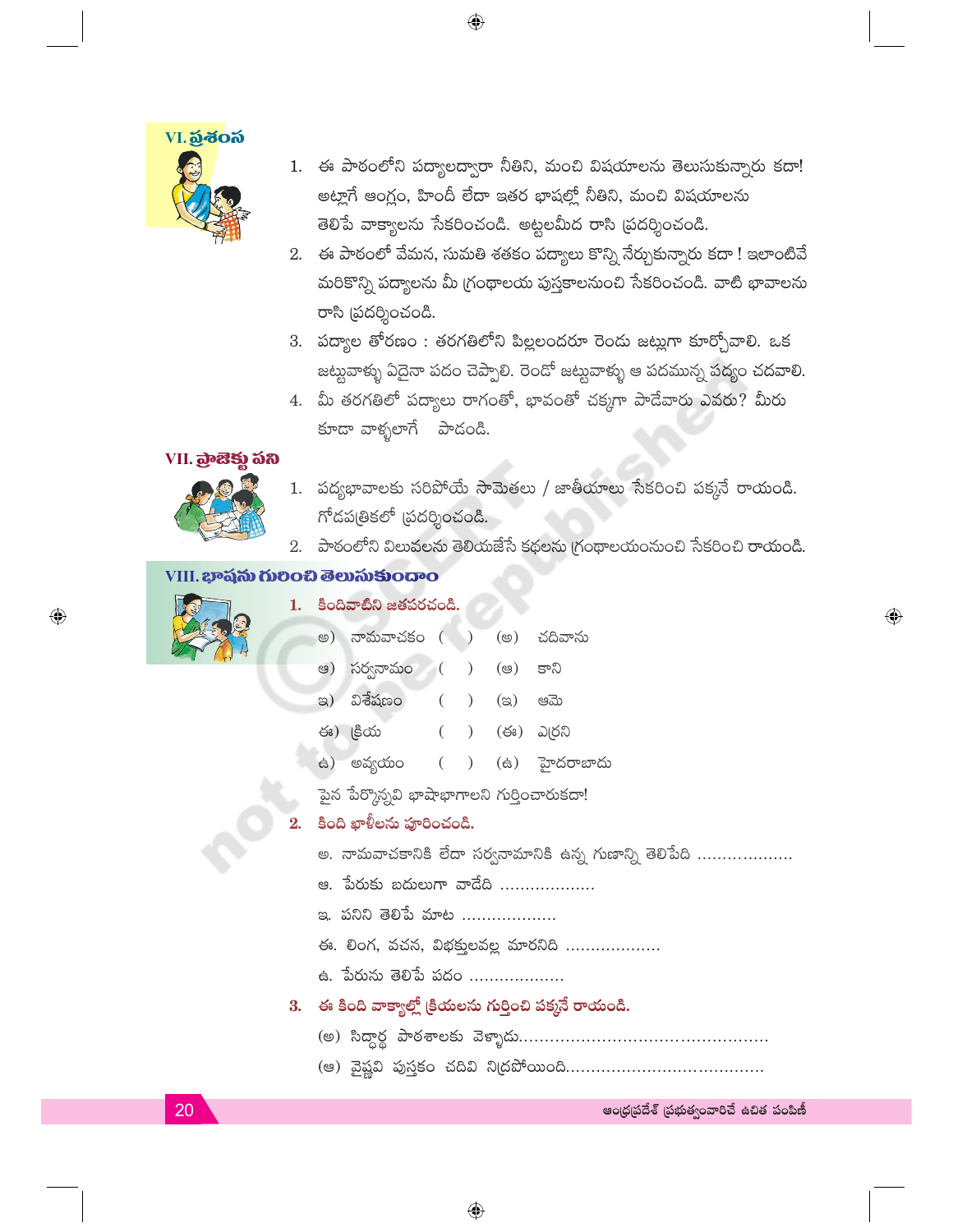- 
- 
- (ఉ) మనస్విని [శావ్యంగా పాటలు పాదుతుంది .................................
- (ఊ) అరుణ్ చిత్రాలు గీసి (పదర్శనకు పెట్టాడు. .................................
- పై వాక్యాల్లో రెండు (కియలున్న వాక్యాలు ఏవి?

#### ఆ రెండు క్రియల్లోని భేదం గమనించారా?

- (ෂ) చదివి, ని(దపోయింది.
- (ఈ) చేసి, వెళ్ళాడు.
- (ఉ) గీసి, పెట్టాడు.

'ప్రతి వాక్యంలోనూ చివర ఉన్న (కియలు పని పూర్తయిందని తెలుపుతున్నాయి. వీటిని **"సమాపక క్రియలు"** అంటారు.

వాక్యం మధ్యలో ఉన్న (కియలు పని పూర్తికాలేదని తెలుపుతున్నాయి. వీటిని **"అసమాపక క్రియలు"** అంటారు.

కింది వాక్యాలను గమనించండి.

- 1. ఉష పాఠం చదువుతున్నది.
- 2. మురళి మంచి బాలుడు.

మొదటి వాక్యంలో (కియ ఉంది. అది సమాపక (కియ. రెండో వాక్యంలో (కియ లేదు. ఈ విధంగా (కియ ఉన్నా, లేకున్నా ఒకే ఒక భావాన్ని ప్రకటించే వాక్యాలను <mark>"సామాన్యవాక్యాలు"</mark> అంటారు.

#### కింది సామాన్య వాక్యాలను కలిపి రాయండి.

- శ్రీకాంత్ అన్నం తిన్నాడు. ಿದಾ శ్రీకాంత్ బడికి వచ్చాడు.
- శ్రీకాంత్ అన్నం తిని బడికి వచ్చాడు.  $\approx$
- మాధవి బాగా చదివింది. 1. .
	- మాధవి ఎక్కువ మార్కులు తెచ్చుకున్నది.

#### ષ્ટા

గౌతమి సంగీతం నేర్చుకున్నది.  $2.$ 

గౌతమి బాగా పాడింది.

గౌతమి అందరి మన్ననలు పొందింది.

 $\approx$ 

పై వాక్యాలను కలిపినప్పుడు (పతిసారీ ఒక సమాపక (కియ, ఒకటిగాని అంతకంటే ఎక్కువగాని అసమాపక క్రియలు ఉంటాయి. ఇటువంటి వాక్యాలను **సంశ్లిష్టవాక్యాలు** అంటారు.

<mark>"జారిన గుండె"</mark> పాఠంనుంచి నాలుగు సంశ్లిష్టవాక్యాలను గుర్తించి రాయండి.

ఈ కింది సామాన్య వాక్యాలను కలిపి రాయండి.

కల్పన పాడుతుంది. ಿದಾ కల్పన నాట్యం చేస్తుంది.

 $\bigoplus$